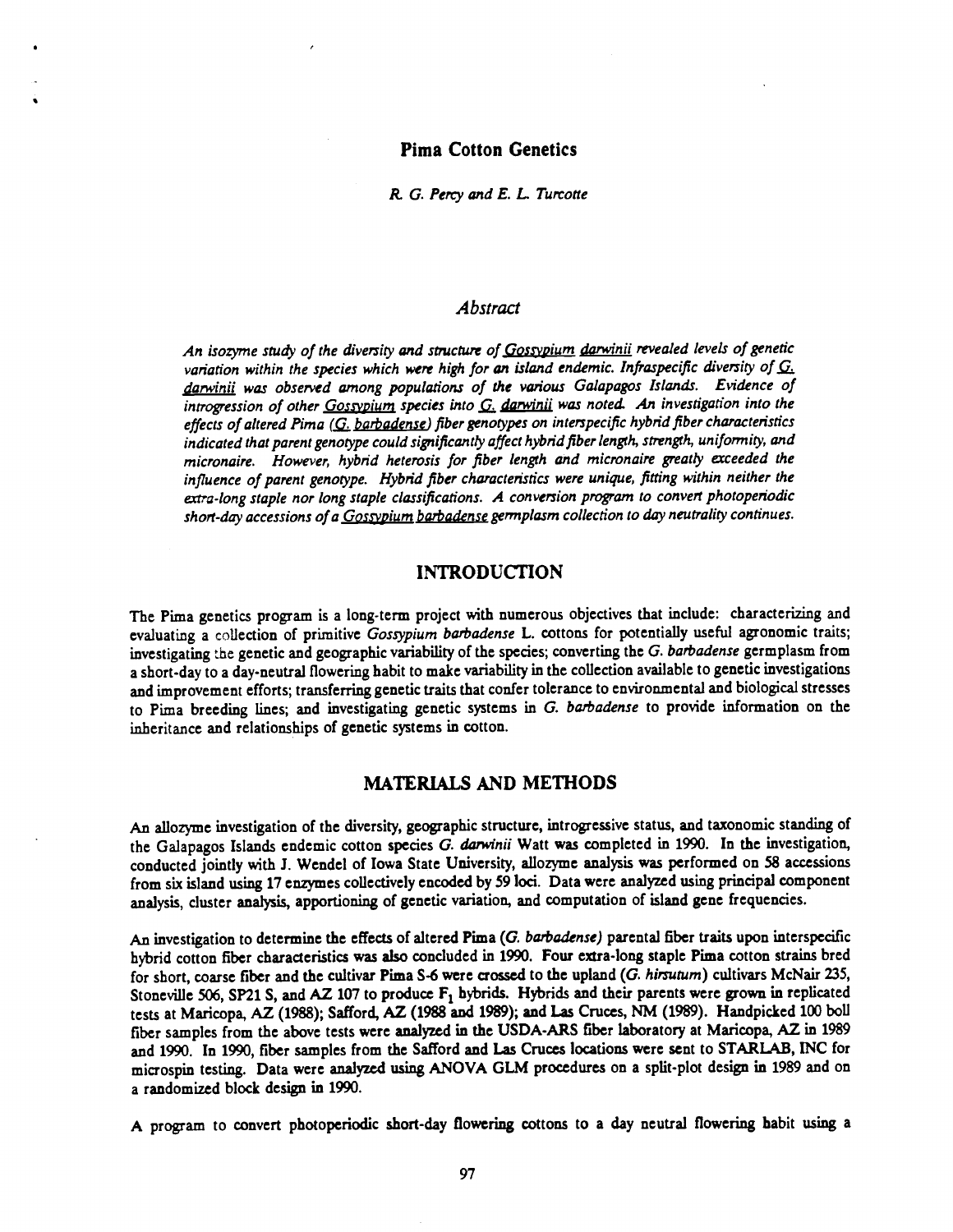backcross scheme has been conducted at the Tecoman, Mexico winter nursery and the Maricopa research center for several years. In the backcross scheme, initial crosses of tropical accessions to a commercial Pima cultivar are made in the greenhouse at Maricopa to transfer the day neutrality factor. The  $F_1$  populations are then grown in Mexico, and segregating  $F_2$  populations are grown in the field at Maricopa. Flowering segregants from the field at Maricopa are transferred to the greenhouse where they are backcrossed to their tropical short -day parent. The procedure is repeated until the genotypes of the tropical germplasm accessions are recouped in day -neutral flowering plants. The above procedure was used in 1990. However, due to lack of space or difficulty in producing backcross populations in the greenhouse in 1989, 39 BC<sub>\_F3</sub> populations and their corresponding shortday parents have been grown and crossed at Tecoman, Mexico to advance these accessions by one backcross generation.

### RESULTS

Allozyme evidence from G. darwinii indicated that levels of genetic variation in the species were high for an island endemic. The mean number of alleles per locus was 1.34 and the average panmictic heterozygousity was 0.062. Principal component analysis revealed clustering of accessions by island of origin. Significant introgression of G. hirsutum alleles was detected in G. darwinii. However, there is no historical record of G. hirsutum introduction onto the Galapagos Islands and morphological evidence supports introgression of G. barbadense into G. darwinii. It is proposed that the occurance of G. hirsutum alleles in G. darwinii is the result of a mediated transfer of G. hirsutum alleles into G. darwinii by means of a G. hirsutum introgressed G. barbadense source.

Although Nei's genetic identity for G. darwinii and G. barbadense was high (0.949); the two species were nearly fixed for alternative alleles at four loci (Adh2, Arg2, Aco3, and Leu1), and both species exhibited a large number of unique alleles (G. darwinii -12, G. barbadense - 21). Allozyme data supports geographical and morphological evidence suggesting that G. darwinii's specific rank is warranted. Further, allozyme data suggested that G. barbadense and G. darwinii may be descendants of a common ancestor, rather than a progenitor- derivative pair.

In an evaluation of parental effect upon hybrid fiber characteristics, G. barbadense parent contributions to hybrid fiber length, uniformity, strength, and micronaire were significant in three of four tests. A linear regression of hybrid on parent fiber lengths was significant ( $R^2$  = 0.95). A 0.76 mm change in hybrid fiber length was observed for every change of 2.54 mm in the parental fiber. Linear regression of hybrid on parent micronaire was smaller but significant ( $R^2$  = 0.52). Hybrid micronaire changed by 0.03 units for every 0.1 unit of change in parent micronaire. Positive hybrid heterosis for fiber length and negative heterosis for micronaire were observed at all locations. Heterotic effects of hybridization exceeded and opposed the desired direction of parental effects for both fiber length and micronaire. A negative heterosis for uniformity was noted at Maricopa, AZ in 1988 and a positive heterosis was observed for strength at Safford, AZ in 1989, but these observations were not repeated in the other three tests. Contrary to some previous reports, fiber uniformity in hybrids was within acceptible limits and reflected the higher uniformity of the G. barbadense parents. Hybrid fiber strengths, though less than the Pima parent strengths, were quite high (262-288 kNmkg<sup>-1</sup>). Alteration of parental traits resulted in unique hybrid fibers which possess traits within both the extra -long staple and long staple classifications.

In the 1990 backcross program to convert tropical cottons to day neutrality, 80 populations were successfully backcrossed to their tropical parent accessions and  $50$  BC<sub>F1</sub> populations were advanced to the  $F_2$  generation. At Tecoman, Mexico, 58 BC<sub>\_F<sub>1</sub></sub> populations were advanced to the  $F_2$  generation and 36 populations were successfully backcrossed to their short -day tropical.parent.